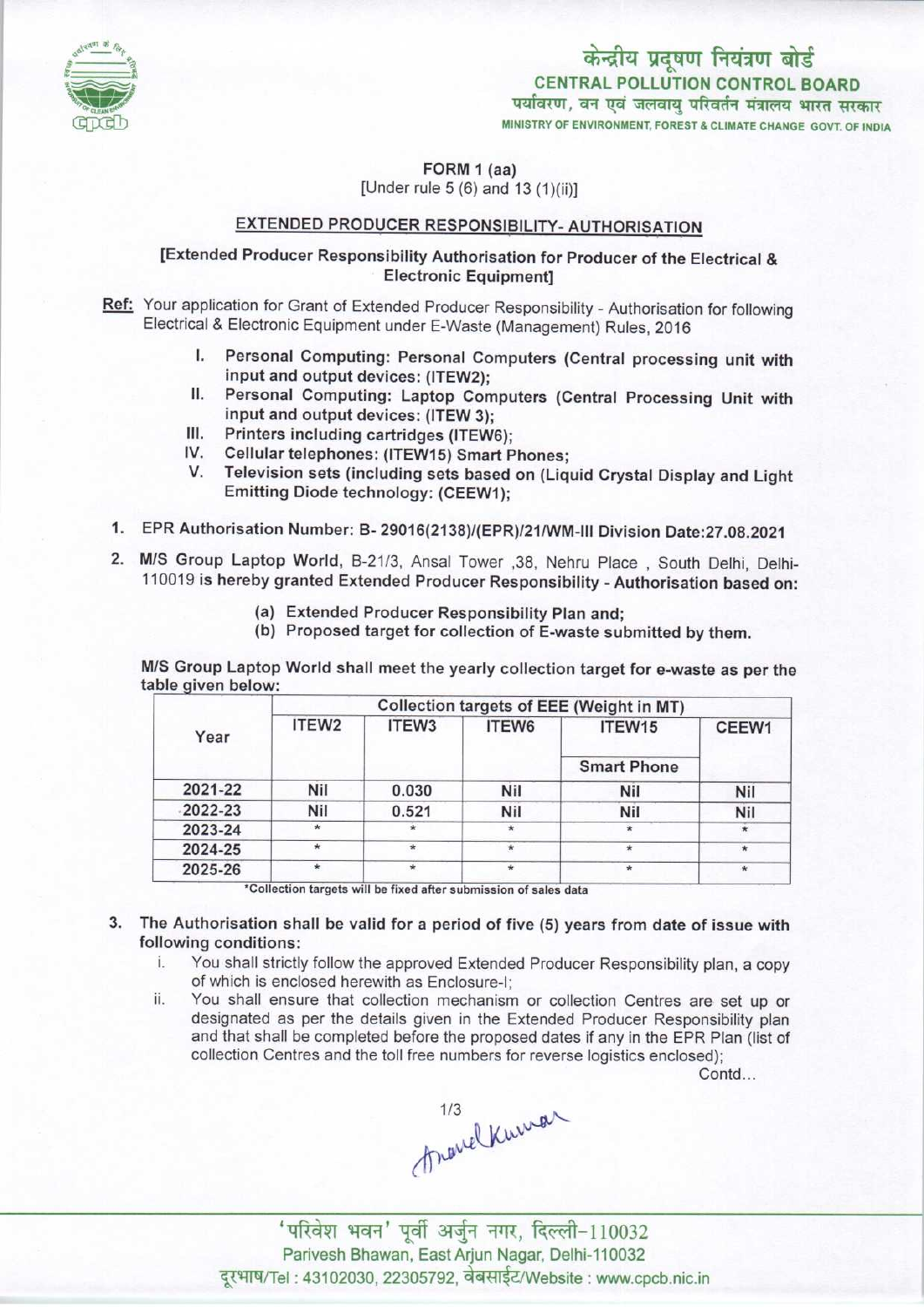

From pre page...

- iii. You shall ensure that all the collected e-waste is channelized to recycler/dismantler M/s E-waste Recycler India E-50, UPSIDC Industrial Area, 98 KM Stone. NH2, Kosi Kotwan, Mathura, U. P. 281403 and records shall be maintained at recycler/dismantler and your end;
- iv. You shall maintain records, in Form-2 of these Rules, of e-waste and make such records available for scrutiny by Central Pollution Control Board;
- v. You shall file annual returns in Form-3 to the Central Pollution Control Board on or before 30th day of June following the financial year to which that returns relates.

### vi. General Terms & Conditions of the Authorisation:

- a.The authorisation shall comply with provisions ofthe Environment (Protection) Act, 1986 and the E-waste (Management) Rules.2016 made there under;
- b. The authorisation or its renewal shall be produced for inspection at the request of an officer authorised by the Central Pollution Control Board;
- c.Any change in the approved Extended Producer Responsibility plan should be informed to Central Pollution Control Board within 15 days on which decision shall be communicated by Central Pollution Control Board within sixty days;
- d. It is the duty of the authorised person to take prior permission of the Central Pollution Control Board to close down any collection centre/points or any other facility which are part of the EPR plan;
- e.An application for the renewal of authorisation shall be made as laid down in subrule (vi) of rule of 13(1) the E-Waste (Management) Rules, 2016;
- f. The Board reserves right to cancel/amend/revoke the authorisation at any time as per the policy of the Board or Government.

#### vii. Additional Conditions: -

- a) That the applicant will submit annual sales data along with annual returns;
- b) That the applicant has to ensure that the addresses of collection points provided by them in their EPR Plan are correct and traceable and the collection points/centres are functional;
- c) That the applicant will submit revised application for grant of EPR Authorisation in case of applicant adding/changing PRO or changing its EPR Plan;

Contd...

 $2/3$ 

2/3<br>Arouse Kuwar